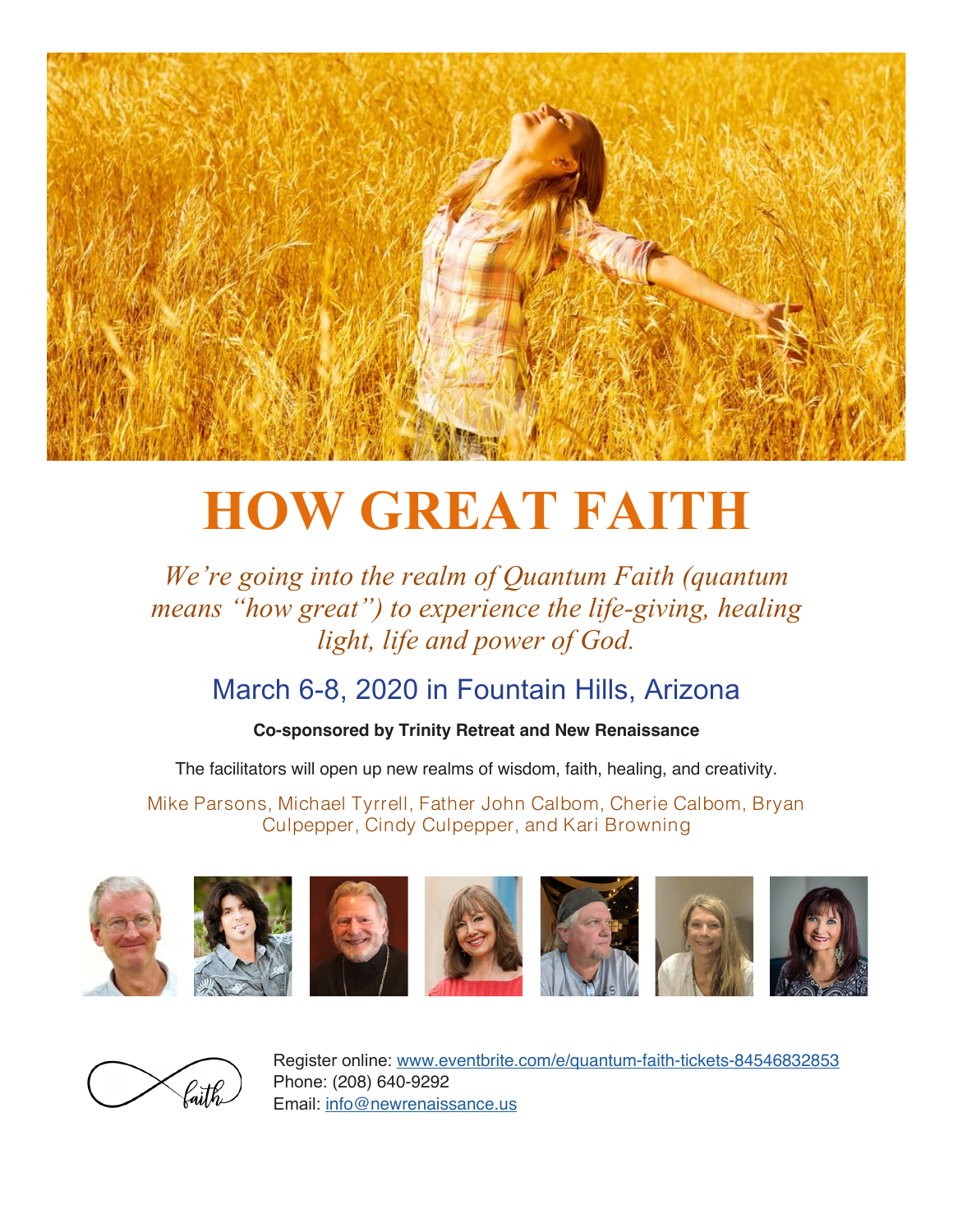## SCHEDULE

#### FRIDAY, MARCH 6, 2020

5:30 pm - Registration and Vendor Tables Open 6:30 pm – Music/Announcements 7:00 pm - Session 1 8:15 pm – Session 2

#### SATURDAY, MARCH 7, 2020

8:30 am – Vendor Tables Open 9:30 am – Music/Announcements 10:00 am – Session 3 11:15 am – Session 4 12:30 to 2:30 pm – "Special Q & A Luncheon" with Mike Parsons *(Reserve Separately. More Details to Come.)* 12:30 to 6:30 pm – Break *(Personal Healing Sessions Available by Appointment.)* 5:30 pm – Vendor Tables Open 6:30 pm – Music/Announcements 7:00 pm – Session 5 8:15 pm – Session 6

#### SUNDAY, MARCH 8, 2020

8:30 am – Vendor Tables Open 9:30 am – Music/Announcements 10:00 am – Session 7 11:15 am – Session 8

## LOCATION

Fountain Hills Community Center - "Hopi" Room

13001 N La Montana Drive Fountain Hills, AZ 85268

Fly into Phoenix International Airport. Fountain Hills is approximately 33 minutes from the airport. (Shuttle service available from airport for a fee, or you can rent a car, or hire a taxi, Lyft, or Uber.)

## REGISTRATION

Early Registration is \$97 per person.

If space is available, at-the-door registration will be \$127. (We do anticipate selling out with early registration. If you plan on registering at the door, please confirm that space is available before coming.)

All children in attendance must register at full price. Sorry, no childcare.

Live Streaming \$77 (Watch live and/or unlimited access.)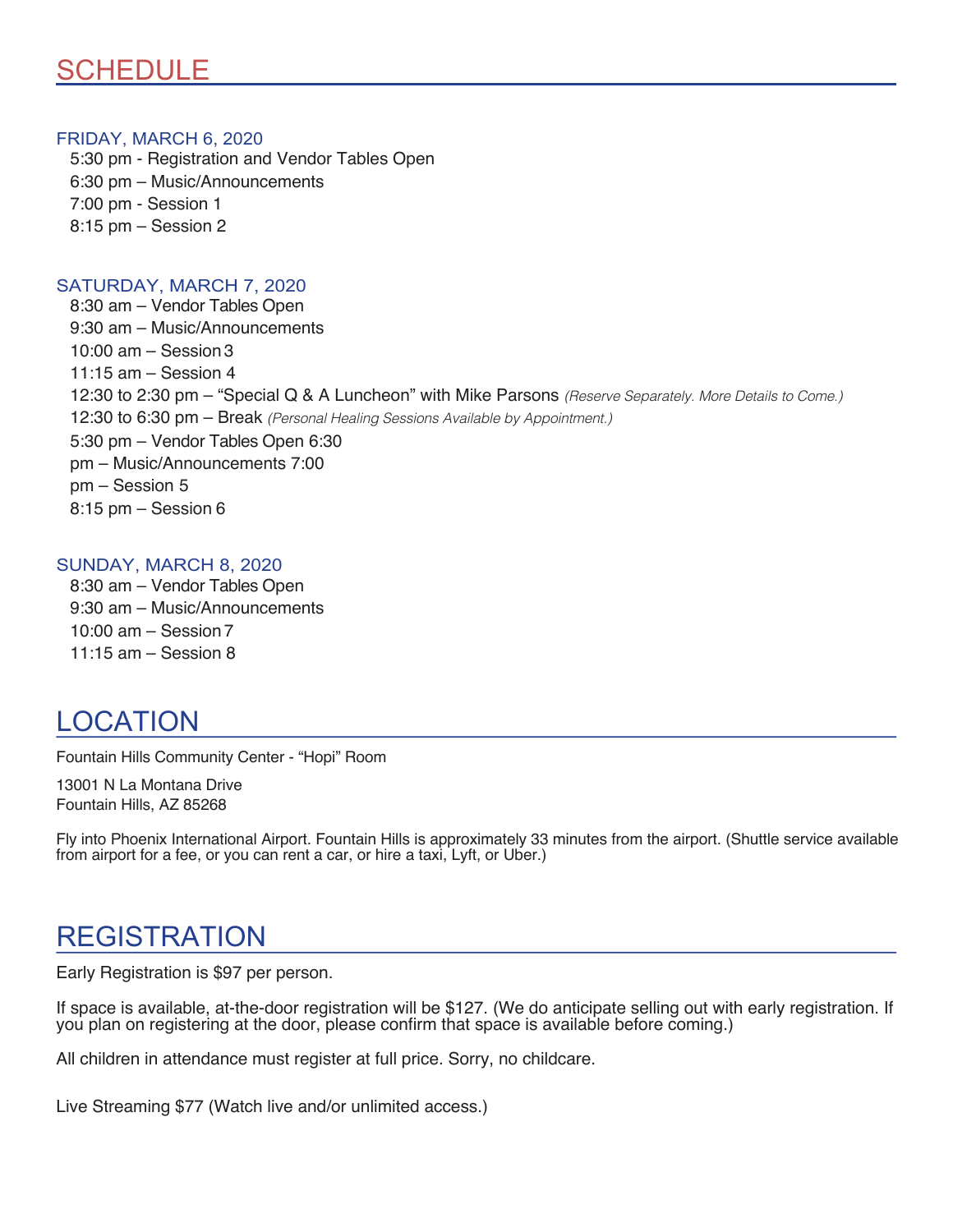## ACCOMMODATIONS

#### **LAKESHORE HOTEL & SUITES**

12800 N. Saguaro Blvd. Fountain Hills, AZ 85268

(480) 837-6565

(Walking Distance to Venue)

MAKE RESERVATIONS EARLY AND MENTION "QUANTUM FAITH" TO GET THIS FANTASTIC RATE.

#### **COMFORT INN**

17105 E Shea Blvd. Fountain Hills, AZ 85268

(480) 837-5343

(Complimentary Shuttle to Community Center—5 miles away)

 $$211+ tax$ (Mention "Quantum Faith" to get this rate.)



Register online: www.eventbrite.com/e/ quantum-faith-tickets-84546832853

Phone: (208) 640-9292 Email: info@newrenaissance.us